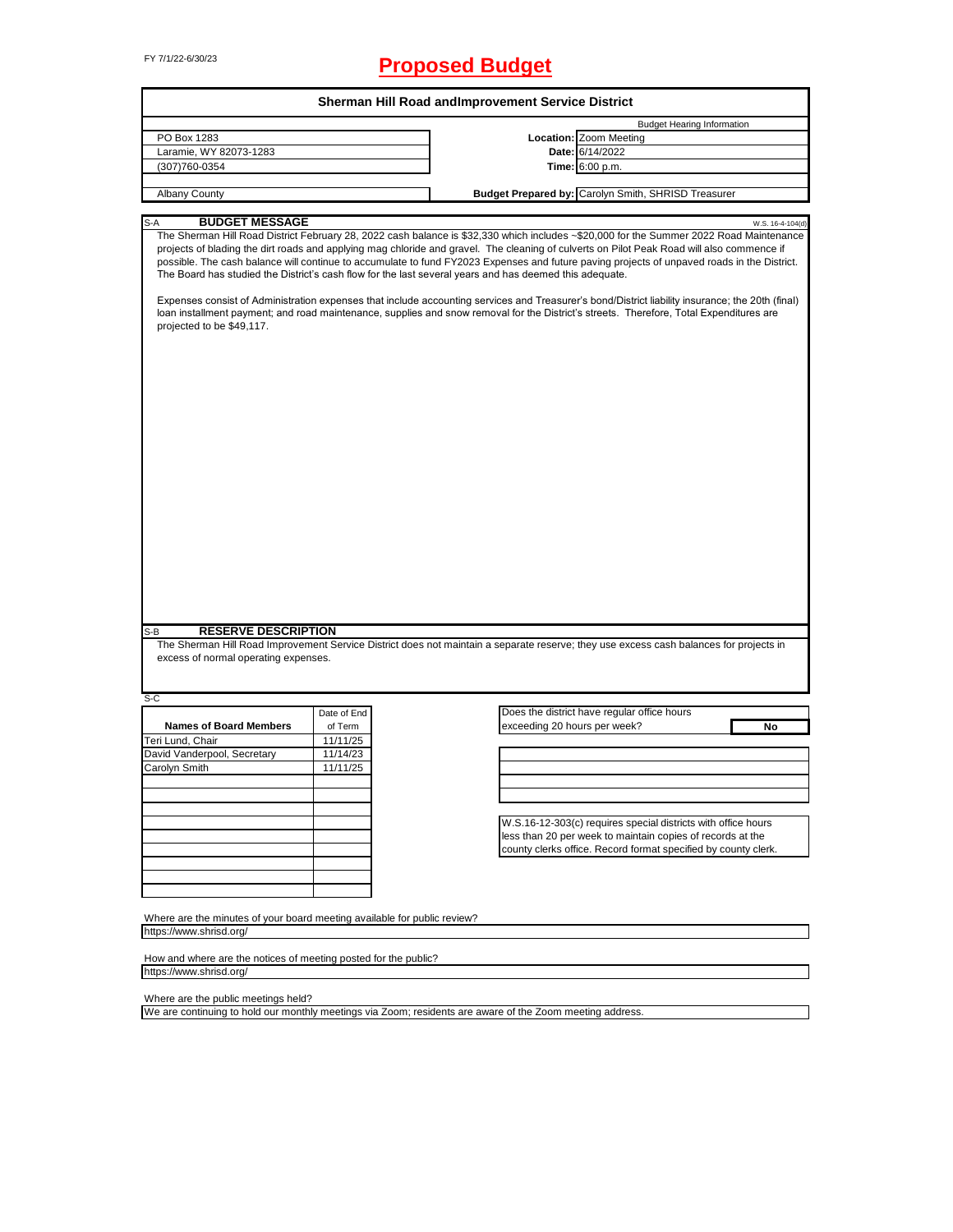### **PROPOSED BUDGET SUMMARY**

|       | <b>OVERVIEW</b>                                             | 2020-2021<br>Actual | 2021-2022<br>Estimated | 2022-2023<br>Proposed | Pending<br>Approval |
|-------|-------------------------------------------------------------|---------------------|------------------------|-----------------------|---------------------|
| $S-1$ | <b>Total Budgeted Expenditures</b>                          | \$27.963            | \$65,339               | \$32,332              |                     |
| $S-2$ | <b>Total Principal to Pay on Debt</b>                       | \$17,128            | \$16,170               | \$16,786              |                     |
| $S-3$ | <b>Total Change to Restricted Funds</b>                     | \$0                 | \$0                    |                       |                     |
|       |                                                             |                     |                        |                       |                     |
| $S-4$ | <b>Total General Fund and Forecasted Revenues Available</b> | \$128,079           | \$124,190              | \$97,191              |                     |
|       |                                                             |                     |                        |                       |                     |
| $S-5$ | Amount requested from County Commissioners                  | \$57,494            | \$54,500               | \$54,500              |                     |
| $S-6$ | <b>Additional Funding Needed:</b>                           |                     |                        |                       |                     |

| <b>REVENUE SUMMARY</b> |                                              | 2020-2021 | 2021-2022 | 2022-2023                                         | Pending                                                                                                                                                                                                                          |
|------------------------|----------------------------------------------|-----------|-----------|---------------------------------------------------|----------------------------------------------------------------------------------------------------------------------------------------------------------------------------------------------------------------------------------|
|                        |                                              | Actual    | Estimated | Proposed                                          | Approval                                                                                                                                                                                                                         |
|                        |                                              |           |           |                                                   |                                                                                                                                                                                                                                  |
| $S-7$                  | <b>Operating Revenues</b>                    | \$0       | \$0       | \$0                                               | en 1999.<br>Soomaali                                                                                                                                                                                                             |
| $S-8$                  | Tax levy (From the County Treasurer)         | \$57,494  | \$54,500  | \$54,500                                          | a a a an an t-ainm                                                                                                                                                                                                               |
| $S-9$                  | <b>Government Support</b>                    | \$0       | \$0       | \$0                                               | enne<br>Gallia                                                                                                                                                                                                                   |
| $S-10$                 | Grants                                       | \$0       | \$0       | \$0                                               | en<br>Stadt                                                                                                                                                                                                                      |
| $S-11$                 | Other County Support (Not from Co. Treas.)   | \$0       | \$0       | \$0                                               | en de la familie de la familie de la familie de la familie de la familie de la familie de la familie de la fam<br>Constitution de la familie de la familie de la familie de la familie de la familie de la familie de la familie |
| $S-12$                 | <b>Miscellaneous</b>                         | \$908     | \$13      | \$10                                              | en de format de la format de la format de la format de la format de la format de la format de la format de la<br>Especía                                                                                                         |
| $S-13$                 | <b>Other Forecasted Revenue</b>              | \$0       | \$0       | \$0                                               | en de la familie de la familie de la familie de la familie de la familie de la familie de la familie de la fa<br>Constitution de la familie de la familie de la familie de la familie de la familie de la familie de la familie  |
|                        |                                              |           |           |                                                   |                                                                                                                                                                                                                                  |
| $S-14$                 | <b>Total Revenue</b>                         | \$58,402  | \$54,513  | \$54,510                                          | <u> Hillian S</u>                                                                                                                                                                                                                |
| FY 7/1/22-6/30/23      |                                              |           |           | Sherman Hill Road andImprovement Service District |                                                                                                                                                                                                                                  |
|                        |                                              | 2020-2021 | 2021-2022 | 2022-2023                                         | Pending                                                                                                                                                                                                                          |
|                        | <b>EXPENDITURE SUMMARY</b>                   | Actual    | Estimated | Proposed                                          | Approval                                                                                                                                                                                                                         |
|                        |                                              |           |           |                                                   |                                                                                                                                                                                                                                  |
| $S-15$                 | <b>Capital Outlay</b>                        | \$0       | \$38,429  | \$0                                               | elli S                                                                                                                                                                                                                           |
| $S-16$                 | <b>Interest and Fees On Debt</b>             | \$2,053   | \$3,011   | \$1,046                                           | <u>Miller Sta</u>                                                                                                                                                                                                                |
| $S-17$                 | <b>Administration</b>                        | \$2,000   | \$3,091   | \$3,686                                           | <u> Hillian Sta</u>                                                                                                                                                                                                              |
| $S-18$                 | <b>Operations</b>                            | \$23,311  | \$20,208  | \$27,000                                          | <u>Million S</u>                                                                                                                                                                                                                 |
| $S-19$                 | <b>Indirect Costs</b>                        | \$600     | \$600     | \$600                                             | <u>tillisti</u>                                                                                                                                                                                                                  |
| <b>S-20R</b>           | <b>Expenditures paid by Reserves</b>         | \$0       | \$0       | \$0                                               | 7                                                                                                                                                                                                                                |
| $S-20$                 | <b>Total Expenditures</b>                    | \$27,963  | \$65,339  | \$32,332                                          |                                                                                                                                                                                                                                  |
|                        |                                              |           |           |                                                   |                                                                                                                                                                                                                                  |
|                        |                                              | 2020-2021 | 2021-2022 | 2022-2023                                         | Pending                                                                                                                                                                                                                          |
|                        | <b>DEBT SUMMARY</b>                          | Actual    | Estimated | Proposed                                          | Approval                                                                                                                                                                                                                         |
|                        |                                              |           |           |                                                   |                                                                                                                                                                                                                                  |
| $S-21$                 | <b>Principal Paid on Debt</b>                | \$17,128  | \$16,170  | \$16,786                                          | <u> Hallandin</u>                                                                                                                                                                                                                |
|                        |                                              |           |           |                                                   |                                                                                                                                                                                                                                  |
|                        | <b>CASH AND INVESTMENTS</b>                  | 2020-2021 | 2021-2022 | 2022-2023                                         | Pending                                                                                                                                                                                                                          |
|                        |                                              | Actual    | Estimated | Proposed                                          | Approval                                                                                                                                                                                                                         |
|                        |                                              |           |           |                                                   |                                                                                                                                                                                                                                  |
| $S-22$                 | TOTAL GENERAL FUNDS                          | \$69,677  | \$69,677  | \$42,681                                          | <u>rikultzion </u>                                                                                                                                                                                                               |
|                        |                                              |           |           |                                                   |                                                                                                                                                                                                                                  |
|                        | <b>Summary of Reserve Funds</b>              |           |           |                                                   |                                                                                                                                                                                                                                  |
| $S-23$                 | <b>Beginning Balance in Reserve Accounts</b> |           |           |                                                   |                                                                                                                                                                                                                                  |
| $S-24$                 | a. Sinking and Debt Service Funds            | \$0       | \$0       | \$0                                               | e de la filosofia<br>Altre de la filòlogia                                                                                                                                                                                       |
| $S-25$                 | b. Reserves                                  | \$0       | \$0       | \$0                                               |                                                                                                                                                                                                                                  |
| $S-26$                 | c. Bond Funds                                | \$0       | \$0       | \$0                                               | e de la composición de la composición de la composición de la composición de la composición de la composición<br>Campo de la composición de la composición de la composición de la composición de la composición de la composic  |
|                        | Total Reserves (a+b+c)                       | \$0       | \$0       | \$0                                               | en de la falsa<br>Maria de Salvador (1919)<br>Maria de Salvador (1919)                                                                                                                                                           |
| $S-27$                 | Amount to be added                           |           |           |                                                   |                                                                                                                                                                                                                                  |
| $S-28$                 | a. Sinking and Debt Service Funds            | \$0       | \$0       | \$0                                               | enne<br>Mille                                                                                                                                                                                                                    |
| $S-29$                 | b. Reserves                                  | \$0       | \$0       | \$0                                               | en de la familie de la familie de la familie de la familie de la familie de la familie de la familie de la fa<br>Estatubació de la familie de la familie de la familie de la familie de la familie de la familie de la familie   |
| $S-30$                 | c. Bond Funds                                | \$0       | \$0       | \$0                                               | en de la familie de la familie de la familie de la familie de la familie de la familie de la familie de la fam<br>Constituit de la familie de la familie de la familie de la familie de la familie de la familie de la familie d |
|                        | Total to be added (a+b+c)                    | \$0       | \$0       | \$0                                               | en<br>Maria                                                                                                                                                                                                                      |
|                        |                                              |           |           |                                                   |                                                                                                                                                                                                                                  |
| $S-31$                 | Subtotal                                     | \$0       | \$0       | \$0                                               | en 1999.<br>Volks                                                                                                                                                                                                                |
| $S-32$                 | Less Total to be spent                       | \$0       | \$0       | \$0                                               | en de la filòla<br>Contable                                                                                                                                                                                                      |
| $S-33$                 | TOTAL RESERVES AT END OF FISCAL YEAR         | \$0       | \$0       | \$0                                               | en en de la familie de la familie de la familie de la familie de la familie de la familie de la familie de la<br>Constantinople                                                                                                  |
|                        |                                              |           |           |                                                   | <b>End of Summarv</b>                                                                                                                                                                                                            |
|                        |                                              |           |           |                                                   |                                                                                                                                                                                                                                  |

*Budget Officer / District Official (if not same as "Submitted by")*

Date adopted by Special District \_\_\_\_\_

| <b>DISTRICT ADDRESS: PO Box 1283</b> | <b>PREPARED BY: Carolyn Smith, SHRISD Treasure</b> |
|--------------------------------------|----------------------------------------------------|
| Laramie, WY 82073-1283               |                                                    |

**DISTRICT PHONE:** (307)760-0354

1/23/19 *Form approved by Wyoming Department of Audit, Public Funds Division Prepared in compliance with the Uniform Municipal Fiscal Procedures Act (W.S. 16-4-101 through 124) as it applies.*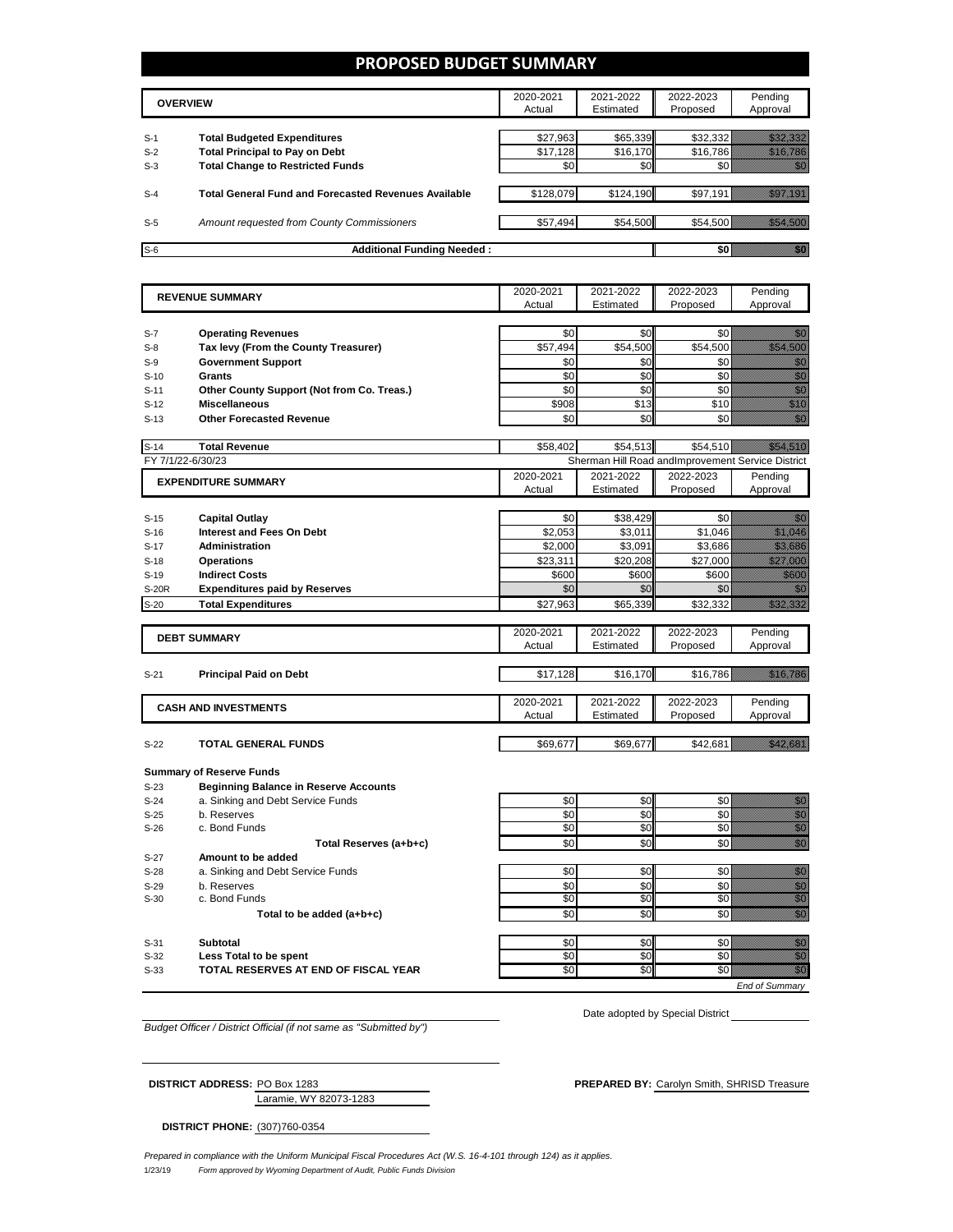Sherman Hill Road andImprovement Service District **NAME OF DISTRICT/BOARD**

**FYE** 6/30/2023

|                  | <b>PROPERTY TAXES AND ASSESSMENTS</b>                                                  |                                 |                     |                        |                       |                                                                                                                                                                                                                                  |
|------------------|----------------------------------------------------------------------------------------|---------------------------------|---------------------|------------------------|-----------------------|----------------------------------------------------------------------------------------------------------------------------------------------------------------------------------------------------------------------------------|
|                  |                                                                                        |                                 |                     |                        |                       |                                                                                                                                                                                                                                  |
|                  |                                                                                        | <b>DOA Chart</b><br>of Accounts | 2020-2021<br>Actual | 2021-2022<br>Estimated | 2022-2023<br>Proposed | Pending<br>Approval                                                                                                                                                                                                              |
| $R-1$<br>$R-1.1$ | <b>Property Taxes and Assessments Received</b><br>Tax Levy (From the County Treasurer) | 4001                            | \$57,494            | \$54,500               | \$54,500              | <u>tik kuningan di kacamatan di sebagai di kacamatan di kacamatan di kacamatan di kacamatan di kacamatan di kaca</u>                                                                                                             |
| $R-1.2$          | Other County Support (see note on the right)                                           | 4005                            |                     |                        |                       |                                                                                                                                                                                                                                  |
|                  |                                                                                        |                                 |                     |                        |                       |                                                                                                                                                                                                                                  |
|                  | <b>FORECASTED REVENUE</b>                                                              |                                 |                     |                        |                       |                                                                                                                                                                                                                                  |
|                  |                                                                                        | <b>DOA Chart</b><br>of Accounts | 2020-2021<br>Actual | 2021-2022<br>Estimated | 2022-2023<br>Proposed | Pending<br>Approval                                                                                                                                                                                                              |
| $R-2$            | <b>Revenues from Other Governments</b>                                                 |                                 |                     |                        |                       |                                                                                                                                                                                                                                  |
| $R - 2.1$        | State Aid                                                                              | 4211                            |                     |                        |                       |                                                                                                                                                                                                                                  |
|                  | R-2.2 Additional County Aid (non-treasurer)                                            | 4237                            |                     |                        |                       |                                                                                                                                                                                                                                  |
|                  | R-2.3 City (or Town) Aid                                                               | 4237                            |                     |                        |                       |                                                                                                                                                                                                                                  |
| $R - 2.4$        | Other (Specify)                                                                        | 4237                            |                     |                        |                       |                                                                                                                                                                                                                                  |
| $R - 2.5$        | <b>Total Government Support</b>                                                        |                                 | \$0                 | \$0                    | \$0                   | en 1999.<br>Nord-Stadt Stadt Stadt Stadt Stadt Stadt Stadt Stadt Stadt Stadt Stadt Stadt Stadt Stadt Stadt Stadt Stadt Sta                                                                                                       |
| $R-3$            | <b>Operating Revenues</b>                                                              |                                 |                     |                        |                       |                                                                                                                                                                                                                                  |
| $R - 3.1$        | <b>Customer Charges</b>                                                                | 4300                            |                     |                        |                       |                                                                                                                                                                                                                                  |
|                  | R-3.2 Sales of Goods or Services                                                       | 4300                            |                     |                        |                       |                                                                                                                                                                                                                                  |
|                  | R-3.3 Other Assessments                                                                | 4503                            |                     |                        |                       |                                                                                                                                                                                                                                  |
| $R - 3.4$        | <b>Total Operating Revenues</b>                                                        |                                 | \$0                 | \$0                    | \$0                   | e di Caraccione di San Barbara, Caraccione di San Barbara, San Barbara, San Barbara, San Barbara, San Barbara,<br>Nati                                                                                                           |
| $R-4$            | Grants                                                                                 |                                 |                     |                        |                       |                                                                                                                                                                                                                                  |
| $R - 4.1$        | <b>Direct Federal Grants</b>                                                           | 4201                            |                     |                        |                       |                                                                                                                                                                                                                                  |
|                  | R-4.2 Federal Grants thru State Agencies                                               | 4201                            |                     |                        |                       |                                                                                                                                                                                                                                  |
|                  | R-4.3 Grants from State Agencies                                                       | 4211                            |                     |                        |                       |                                                                                                                                                                                                                                  |
| $R - 4.4$        | <b>Total Grants</b>                                                                    |                                 | \$0                 | \$0                    | \$0                   | en de la falsa de la falsa de la falsa de la falsa de la falsa de la falsa de la falsa de la falsa de la falsa<br>Constituit de la falsa de la falsa de la falsa de la falsa de la falsa de la falsa de la falsa de la falsa de  |
| $R-5$            | Miscellaneous Revenue                                                                  |                                 |                     |                        |                       |                                                                                                                                                                                                                                  |
| $R - 5.1$        | Interest                                                                               | 4501                            | \$33                | \$13                   | \$10                  | <u>Mille</u>                                                                                                                                                                                                                     |
|                  | R-5.2 Other: Specify<br><b>Funds from Dist Members</b>                                 | 4500                            | \$875               |                        |                       |                                                                                                                                                                                                                                  |
|                  | R-5.3 Other: Additional                                                                |                                 |                     |                        |                       |                                                                                                                                                                                                                                  |
| $R - 5.4$        | <b>Total Miscellaneous</b>                                                             |                                 | \$908               | \$13                   | \$10                  | en de la familie de la familie de la familie de la familie de la familie de la familie de la familie de la fa<br>Espainia                                                                                                        |
| $R - 5.5$        | <b>Total Forecasted Revenue</b>                                                        |                                 | \$908               | \$13                   | \$10                  | <u>filman</u>                                                                                                                                                                                                                    |
| $R-6$            | <b>Other Forecasted Revenue</b>                                                        |                                 |                     |                        |                       |                                                                                                                                                                                                                                  |
| $R - 6.1$        | a. Other past due as estimated by Co. Treas.                                           | 4004                            |                     |                        |                       |                                                                                                                                                                                                                                  |
| $R-6.2$          | b. Other forecasted revenue (specify):                                                 |                                 |                     |                        |                       |                                                                                                                                                                                                                                  |
| $R-6.3$          |                                                                                        | 4500                            |                     |                        |                       |                                                                                                                                                                                                                                  |
| $R-6.4$          |                                                                                        | 4500                            |                     |                        |                       |                                                                                                                                                                                                                                  |
| $R - 6.5$        |                                                                                        |                                 |                     |                        |                       |                                                                                                                                                                                                                                  |
| $R-6.6$          | Total Other Forecasted Revenue (a+b)                                                   |                                 | \$0                 | \$0                    | \$0                   | en de la familie de la familie de la familie de la familie de la familie de la familie de la familie de la fam<br>Constituit de la familie de la familie de la familie de la familie de la familie de la familie de la familie d |
|                  |                                                                                        |                                 |                     |                        |                       |                                                                                                                                                                                                                                  |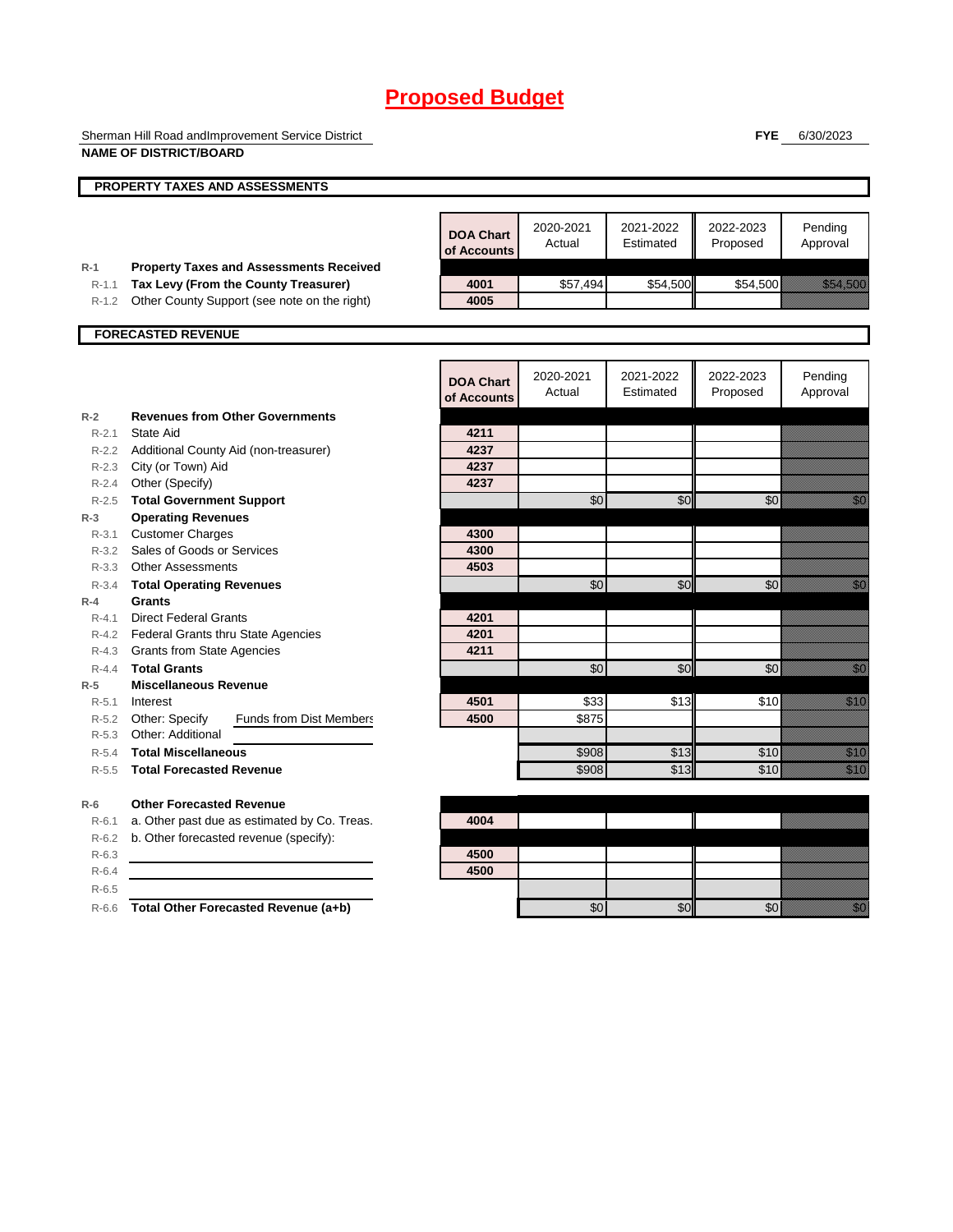### **CAPITAL OUTLAY BUDGET**

| $E-1$     | <b>Capital Outlay</b>    |      |
|-----------|--------------------------|------|
| $E - 1.1$ | <b>Real Property</b>     | 6201 |
| $E - 1.2$ | Vehicles                 | 6210 |
| $E-1.3$   | <b>Office Equipment</b>  | 6211 |
| $E - 1.4$ | Other (Specify)          |      |
| $E - 1.5$ | <b>Chip Seal Project</b> | 6200 |
| $E - 1.6$ |                          | 6200 |
| $E-1.7$   |                          |      |
| $E-1.8$   | TOTAL CAPITAL OUTLAY     |      |

|           |                             | <b>DOA Chart</b><br>of Accounts | 2020-2021<br>Actual | 2021-2022<br>Estimated | 2022-2023<br>Proposed | Pending<br>Approval                                                                                                                                                                                                              |
|-----------|-----------------------------|---------------------------------|---------------------|------------------------|-----------------------|----------------------------------------------------------------------------------------------------------------------------------------------------------------------------------------------------------------------------------|
|           | <b>Capital Outlay</b>       |                                 |                     |                        |                       |                                                                                                                                                                                                                                  |
| $E - 1.1$ | <b>Real Property</b>        | 6201                            |                     |                        |                       |                                                                                                                                                                                                                                  |
| $E - 1.2$ | Vehicles                    | 6210                            |                     |                        |                       |                                                                                                                                                                                                                                  |
| $E-1.3$   | Office Equipment            | 6211                            |                     |                        |                       |                                                                                                                                                                                                                                  |
| $E - 1.4$ | Other (Specify)             |                                 |                     |                        |                       |                                                                                                                                                                                                                                  |
| $E-1.5$   | Chip Seal Project           | 6200                            |                     | \$38,429               |                       |                                                                                                                                                                                                                                  |
| $E-1.6$   |                             | 6200                            |                     |                        |                       |                                                                                                                                                                                                                                  |
| $E - 1.7$ |                             |                                 |                     |                        |                       |                                                                                                                                                                                                                                  |
| $E-1.8$   | <b>TOTAL CAPITAL OUTLAY</b> |                                 | \$0                 | \$38,429               | \$0                   | en de la familie de la familie de la familie de la familie de la familie de la familie de la familie de la fam<br>Constituit de la familie de la familie de la familie de la familie de la familie de la familie de la familie d |

#### **ADMINISTRATION BUDGET**

|           |                                      | <b>DOA Chart</b><br>of Accounts | 2020-2021<br>Actual | 2021-2022<br>Estimated | 2022-2023<br>Proposed | Pending<br>Approval    |
|-----------|--------------------------------------|---------------------------------|---------------------|------------------------|-----------------------|------------------------|
| $E-2$     | <b>Personnel Services</b>            |                                 |                     |                        |                       |                        |
| $E - 2.1$ | Administrator                        | 7002                            |                     |                        |                       |                        |
| $E - 2.2$ | Secretary                            | 7003                            |                     |                        |                       |                        |
| $E - 2.3$ | Clerical                             | 7004                            |                     |                        |                       |                        |
| $E - 2.4$ | Other (Specify)                      |                                 |                     |                        |                       |                        |
| $E-2.5$   |                                      | 7005                            |                     |                        |                       |                        |
| $E - 2.6$ |                                      | 7005                            |                     |                        |                       |                        |
| $E - 2.7$ |                                      |                                 |                     |                        |                       |                        |
| $E-3$     | <b>Board Expenses</b>                |                                 |                     |                        |                       |                        |
| $E - 3.1$ | Travel                               | 7011                            |                     |                        |                       |                        |
| $E - 3.2$ | Mileage                              | 7012                            |                     |                        |                       |                        |
| $E - 3.3$ | Other (Specify)                      |                                 |                     |                        |                       |                        |
| $E - 3.4$ |                                      | 7013                            |                     |                        |                       |                        |
| $E - 3.5$ |                                      | 7013                            |                     |                        |                       |                        |
| $E - 3.6$ |                                      |                                 |                     |                        |                       |                        |
| $E-4$     | <b>Contractual Services</b>          |                                 |                     |                        |                       |                        |
| $E - 4.1$ | Legal                                | 7021                            |                     |                        |                       |                        |
| $E - 4.2$ | Accounting/Auditing                  | 7022                            | \$1,125             | \$1,255                | \$1,400               | <u>ti kalendari se</u> |
| $E - 4.3$ | Other (Specify)                      |                                 |                     |                        |                       |                        |
| $E - 4.4$ |                                      | 7023                            |                     |                        |                       |                        |
| $E-4.5$   |                                      | 7023                            |                     |                        |                       |                        |
| $E-4.6$   |                                      |                                 |                     |                        |                       |                        |
| $E-5$     | <b>Other Administrative Expenses</b> |                                 |                     |                        |                       |                        |
| $E - 5.1$ | <b>Office Supplies</b>               | 7031                            | \$875               | \$1,836                | \$2,286               | <u>tionalisest</u>     |
| $E - 5.2$ | Office equipment, rent & repair      | 7032                            |                     |                        |                       |                        |
| $E - 5.3$ | Education                            | 7033                            |                     |                        |                       |                        |
| $E - 5.4$ | Registrations                        | 7034                            |                     |                        |                       |                        |
| $E-5.5$   | Other (Specify)                      |                                 |                     |                        |                       |                        |
| $E-5.6$   |                                      | 7035                            |                     |                        |                       |                        |
| $E - 5.7$ |                                      | 7035                            |                     |                        |                       |                        |
| $E - 5.8$ |                                      |                                 |                     |                        |                       |                        |
| $E-6$     | <b>TOTAL ADMINISTRATION</b>          |                                 | \$2,000             | \$3,091                | \$3,686               | <u>ting and</u>        |

 $\mathbf{r}$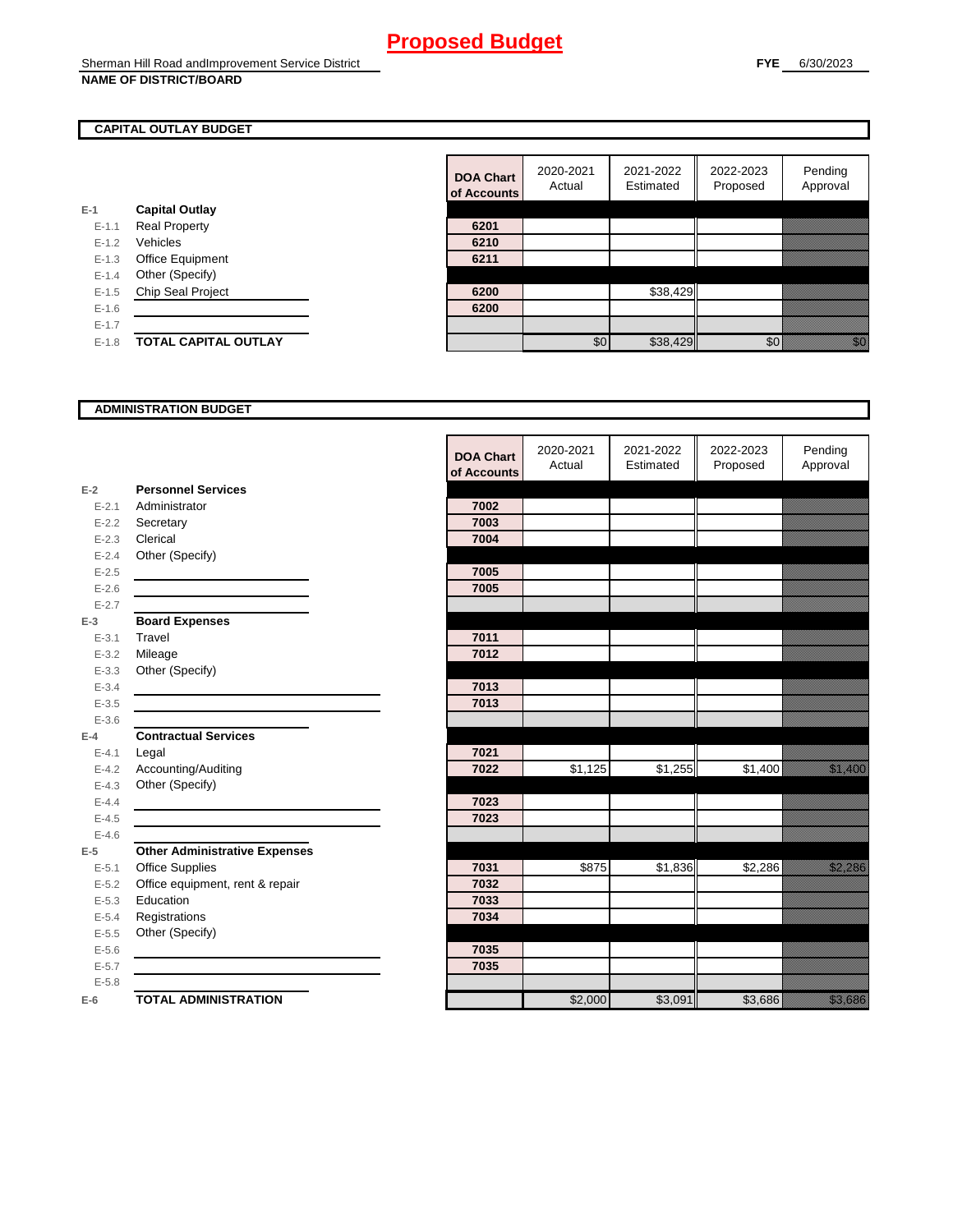Sherman Hill Road andImprovement Service District

### **OPERATIONS BUDGET**

| 2022-2023<br>Pending<br>2020-2021<br>2021-2022<br><b>DOA Chart</b><br>Approval<br>Actual<br>Estimated<br>Proposed<br>of Accounts<br>$E-7$<br><b>Personnel Services</b><br>$E - 7.1$<br><b>Wages--Operations</b><br>7202<br><b>Service Contracts</b><br>7203<br>$E - 7.2$<br>Other (Specify)<br>$E - 7.3$<br>7204<br>$E - 7.4$<br>$E - 7.5$<br>7204<br>$E - 7.6$<br><b>Travel</b><br>$E-8$<br>7211<br>Mileage<br>$E - 8.1$<br>Other (Specify)<br>$E - 8.2$<br>$E - 8.3$<br>7212<br>$E - 8.4$<br>7212<br>$E - 8.5$<br><b>Operating supplies (List)</b><br>$E-9$<br>\$7,771<br>\$1,000<br>\$1.000<br>$E - 9.1$<br>Road Signs/ Supplies<br>7220<br><u> Hillian Sa</u><br>$E - 9.2$<br>7220<br>7220<br>$E - 9.3$<br>7220<br>$E - 9.4$<br>$E - 9.5$<br><b>Program Services (List)</b><br>$E-10$<br>Road Maintenance<br>\$13,000<br>\$15,758<br>\$22,050<br><u> Kalendari Se</u><br>7230<br>$E - 10.1$<br>Mowing of Right-of Ways<br>7230<br>\$950<br>\$950<br>\$950<br><u>ti ka</u><br>$E-10.2$<br>7230<br>$E-10.3$<br>$E - 10.4$<br>7230<br>$E-10.5$<br><b>Contractual Arrangements (List)</b><br>$E-11$<br>Snow Removal<br>\$1.590<br>a katika katika katika katika alifuwa alifuwa alifuwa alifuwa alifuwa alifuwa alifuwa alifuwa alifuwa alifuwa<br>Marejeo<br>7400<br>\$2.500<br>\$3,000<br>$E-11.1$<br>7400<br>$E - 11.2$<br>7400<br>$E - 11.3$<br>7400<br>$E-11.4$<br>$E-11.5$<br><b>Other operations (Specify)</b><br>$E-12$<br>$E-12.1$<br>7450<br>7450<br>$E-12.2$<br>7450<br>$E-12.3$<br>7450<br>$E-12.4$<br>$E-12.5$<br><b>TOTAL OPERATIONS</b><br>\$23,311<br>\$20,208<br>\$27,000<br><u> Elitheration</u><br>$E-13$ |  |  |  |  |
|------------------------------------------------------------------------------------------------------------------------------------------------------------------------------------------------------------------------------------------------------------------------------------------------------------------------------------------------------------------------------------------------------------------------------------------------------------------------------------------------------------------------------------------------------------------------------------------------------------------------------------------------------------------------------------------------------------------------------------------------------------------------------------------------------------------------------------------------------------------------------------------------------------------------------------------------------------------------------------------------------------------------------------------------------------------------------------------------------------------------------------------------------------------------------------------------------------------------------------------------------------------------------------------------------------------------------------------------------------------------------------------------------------------------------------------------------------------------------------------------------------------------------------------------------------------------------------------------------------------------------|--|--|--|--|
|                                                                                                                                                                                                                                                                                                                                                                                                                                                                                                                                                                                                                                                                                                                                                                                                                                                                                                                                                                                                                                                                                                                                                                                                                                                                                                                                                                                                                                                                                                                                                                                                                              |  |  |  |  |
|                                                                                                                                                                                                                                                                                                                                                                                                                                                                                                                                                                                                                                                                                                                                                                                                                                                                                                                                                                                                                                                                                                                                                                                                                                                                                                                                                                                                                                                                                                                                                                                                                              |  |  |  |  |
|                                                                                                                                                                                                                                                                                                                                                                                                                                                                                                                                                                                                                                                                                                                                                                                                                                                                                                                                                                                                                                                                                                                                                                                                                                                                                                                                                                                                                                                                                                                                                                                                                              |  |  |  |  |
|                                                                                                                                                                                                                                                                                                                                                                                                                                                                                                                                                                                                                                                                                                                                                                                                                                                                                                                                                                                                                                                                                                                                                                                                                                                                                                                                                                                                                                                                                                                                                                                                                              |  |  |  |  |
|                                                                                                                                                                                                                                                                                                                                                                                                                                                                                                                                                                                                                                                                                                                                                                                                                                                                                                                                                                                                                                                                                                                                                                                                                                                                                                                                                                                                                                                                                                                                                                                                                              |  |  |  |  |
|                                                                                                                                                                                                                                                                                                                                                                                                                                                                                                                                                                                                                                                                                                                                                                                                                                                                                                                                                                                                                                                                                                                                                                                                                                                                                                                                                                                                                                                                                                                                                                                                                              |  |  |  |  |
|                                                                                                                                                                                                                                                                                                                                                                                                                                                                                                                                                                                                                                                                                                                                                                                                                                                                                                                                                                                                                                                                                                                                                                                                                                                                                                                                                                                                                                                                                                                                                                                                                              |  |  |  |  |
|                                                                                                                                                                                                                                                                                                                                                                                                                                                                                                                                                                                                                                                                                                                                                                                                                                                                                                                                                                                                                                                                                                                                                                                                                                                                                                                                                                                                                                                                                                                                                                                                                              |  |  |  |  |
|                                                                                                                                                                                                                                                                                                                                                                                                                                                                                                                                                                                                                                                                                                                                                                                                                                                                                                                                                                                                                                                                                                                                                                                                                                                                                                                                                                                                                                                                                                                                                                                                                              |  |  |  |  |
|                                                                                                                                                                                                                                                                                                                                                                                                                                                                                                                                                                                                                                                                                                                                                                                                                                                                                                                                                                                                                                                                                                                                                                                                                                                                                                                                                                                                                                                                                                                                                                                                                              |  |  |  |  |
|                                                                                                                                                                                                                                                                                                                                                                                                                                                                                                                                                                                                                                                                                                                                                                                                                                                                                                                                                                                                                                                                                                                                                                                                                                                                                                                                                                                                                                                                                                                                                                                                                              |  |  |  |  |
|                                                                                                                                                                                                                                                                                                                                                                                                                                                                                                                                                                                                                                                                                                                                                                                                                                                                                                                                                                                                                                                                                                                                                                                                                                                                                                                                                                                                                                                                                                                                                                                                                              |  |  |  |  |
|                                                                                                                                                                                                                                                                                                                                                                                                                                                                                                                                                                                                                                                                                                                                                                                                                                                                                                                                                                                                                                                                                                                                                                                                                                                                                                                                                                                                                                                                                                                                                                                                                              |  |  |  |  |
|                                                                                                                                                                                                                                                                                                                                                                                                                                                                                                                                                                                                                                                                                                                                                                                                                                                                                                                                                                                                                                                                                                                                                                                                                                                                                                                                                                                                                                                                                                                                                                                                                              |  |  |  |  |
|                                                                                                                                                                                                                                                                                                                                                                                                                                                                                                                                                                                                                                                                                                                                                                                                                                                                                                                                                                                                                                                                                                                                                                                                                                                                                                                                                                                                                                                                                                                                                                                                                              |  |  |  |  |
|                                                                                                                                                                                                                                                                                                                                                                                                                                                                                                                                                                                                                                                                                                                                                                                                                                                                                                                                                                                                                                                                                                                                                                                                                                                                                                                                                                                                                                                                                                                                                                                                                              |  |  |  |  |
|                                                                                                                                                                                                                                                                                                                                                                                                                                                                                                                                                                                                                                                                                                                                                                                                                                                                                                                                                                                                                                                                                                                                                                                                                                                                                                                                                                                                                                                                                                                                                                                                                              |  |  |  |  |
|                                                                                                                                                                                                                                                                                                                                                                                                                                                                                                                                                                                                                                                                                                                                                                                                                                                                                                                                                                                                                                                                                                                                                                                                                                                                                                                                                                                                                                                                                                                                                                                                                              |  |  |  |  |
|                                                                                                                                                                                                                                                                                                                                                                                                                                                                                                                                                                                                                                                                                                                                                                                                                                                                                                                                                                                                                                                                                                                                                                                                                                                                                                                                                                                                                                                                                                                                                                                                                              |  |  |  |  |
|                                                                                                                                                                                                                                                                                                                                                                                                                                                                                                                                                                                                                                                                                                                                                                                                                                                                                                                                                                                                                                                                                                                                                                                                                                                                                                                                                                                                                                                                                                                                                                                                                              |  |  |  |  |
|                                                                                                                                                                                                                                                                                                                                                                                                                                                                                                                                                                                                                                                                                                                                                                                                                                                                                                                                                                                                                                                                                                                                                                                                                                                                                                                                                                                                                                                                                                                                                                                                                              |  |  |  |  |
|                                                                                                                                                                                                                                                                                                                                                                                                                                                                                                                                                                                                                                                                                                                                                                                                                                                                                                                                                                                                                                                                                                                                                                                                                                                                                                                                                                                                                                                                                                                                                                                                                              |  |  |  |  |
|                                                                                                                                                                                                                                                                                                                                                                                                                                                                                                                                                                                                                                                                                                                                                                                                                                                                                                                                                                                                                                                                                                                                                                                                                                                                                                                                                                                                                                                                                                                                                                                                                              |  |  |  |  |
|                                                                                                                                                                                                                                                                                                                                                                                                                                                                                                                                                                                                                                                                                                                                                                                                                                                                                                                                                                                                                                                                                                                                                                                                                                                                                                                                                                                                                                                                                                                                                                                                                              |  |  |  |  |
|                                                                                                                                                                                                                                                                                                                                                                                                                                                                                                                                                                                                                                                                                                                                                                                                                                                                                                                                                                                                                                                                                                                                                                                                                                                                                                                                                                                                                                                                                                                                                                                                                              |  |  |  |  |
|                                                                                                                                                                                                                                                                                                                                                                                                                                                                                                                                                                                                                                                                                                                                                                                                                                                                                                                                                                                                                                                                                                                                                                                                                                                                                                                                                                                                                                                                                                                                                                                                                              |  |  |  |  |
|                                                                                                                                                                                                                                                                                                                                                                                                                                                                                                                                                                                                                                                                                                                                                                                                                                                                                                                                                                                                                                                                                                                                                                                                                                                                                                                                                                                                                                                                                                                                                                                                                              |  |  |  |  |
|                                                                                                                                                                                                                                                                                                                                                                                                                                                                                                                                                                                                                                                                                                                                                                                                                                                                                                                                                                                                                                                                                                                                                                                                                                                                                                                                                                                                                                                                                                                                                                                                                              |  |  |  |  |
|                                                                                                                                                                                                                                                                                                                                                                                                                                                                                                                                                                                                                                                                                                                                                                                                                                                                                                                                                                                                                                                                                                                                                                                                                                                                                                                                                                                                                                                                                                                                                                                                                              |  |  |  |  |
|                                                                                                                                                                                                                                                                                                                                                                                                                                                                                                                                                                                                                                                                                                                                                                                                                                                                                                                                                                                                                                                                                                                                                                                                                                                                                                                                                                                                                                                                                                                                                                                                                              |  |  |  |  |
|                                                                                                                                                                                                                                                                                                                                                                                                                                                                                                                                                                                                                                                                                                                                                                                                                                                                                                                                                                                                                                                                                                                                                                                                                                                                                                                                                                                                                                                                                                                                                                                                                              |  |  |  |  |
|                                                                                                                                                                                                                                                                                                                                                                                                                                                                                                                                                                                                                                                                                                                                                                                                                                                                                                                                                                                                                                                                                                                                                                                                                                                                                                                                                                                                                                                                                                                                                                                                                              |  |  |  |  |
|                                                                                                                                                                                                                                                                                                                                                                                                                                                                                                                                                                                                                                                                                                                                                                                                                                                                                                                                                                                                                                                                                                                                                                                                                                                                                                                                                                                                                                                                                                                                                                                                                              |  |  |  |  |
|                                                                                                                                                                                                                                                                                                                                                                                                                                                                                                                                                                                                                                                                                                                                                                                                                                                                                                                                                                                                                                                                                                                                                                                                                                                                                                                                                                                                                                                                                                                                                                                                                              |  |  |  |  |
|                                                                                                                                                                                                                                                                                                                                                                                                                                                                                                                                                                                                                                                                                                                                                                                                                                                                                                                                                                                                                                                                                                                                                                                                                                                                                                                                                                                                                                                                                                                                                                                                                              |  |  |  |  |
|                                                                                                                                                                                                                                                                                                                                                                                                                                                                                                                                                                                                                                                                                                                                                                                                                                                                                                                                                                                                                                                                                                                                                                                                                                                                                                                                                                                                                                                                                                                                                                                                                              |  |  |  |  |
|                                                                                                                                                                                                                                                                                                                                                                                                                                                                                                                                                                                                                                                                                                                                                                                                                                                                                                                                                                                                                                                                                                                                                                                                                                                                                                                                                                                                                                                                                                                                                                                                                              |  |  |  |  |
|                                                                                                                                                                                                                                                                                                                                                                                                                                                                                                                                                                                                                                                                                                                                                                                                                                                                                                                                                                                                                                                                                                                                                                                                                                                                                                                                                                                                                                                                                                                                                                                                                              |  |  |  |  |
|                                                                                                                                                                                                                                                                                                                                                                                                                                                                                                                                                                                                                                                                                                                                                                                                                                                                                                                                                                                                                                                                                                                                                                                                                                                                                                                                                                                                                                                                                                                                                                                                                              |  |  |  |  |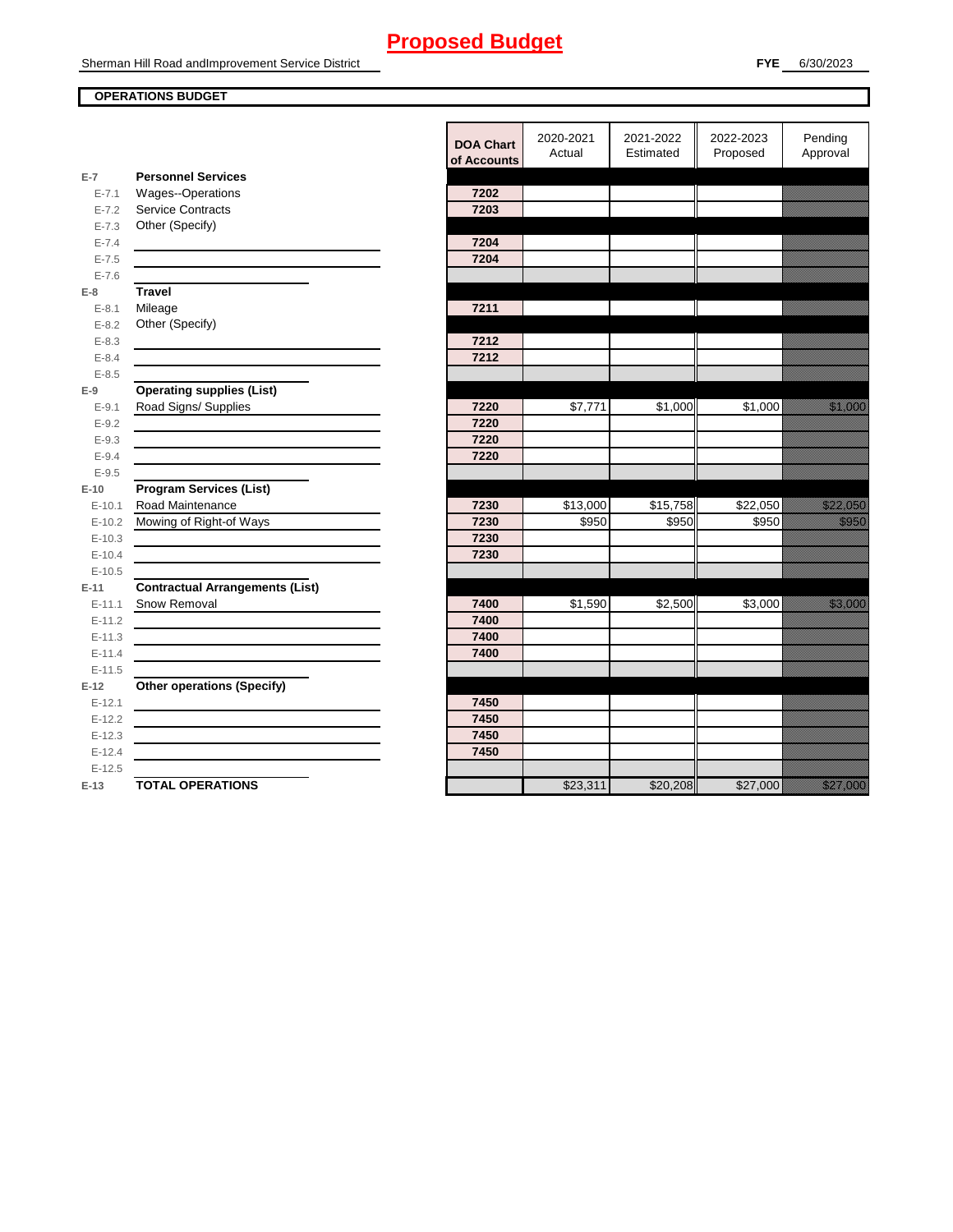Sherman Hill Road andImprovement Service District

#### **INDIRECT COSTS BUDGET**

|          |                              | <b>DOA Chart</b><br>of Accounts | 2020-2021<br>Actual | 2021-2022<br>Estimated | 2022-2023<br>Proposed | Pending<br>Approval                         |
|----------|------------------------------|---------------------------------|---------------------|------------------------|-----------------------|---------------------------------------------|
| $E-14$   | Insurance                    |                                 |                     |                        |                       |                                             |
| $E-14.1$ | Liability                    | 7502                            | \$500               | \$500                  | \$500                 | <u>tionalised</u>                           |
| $E-14.2$ | Buildings and vehicles       | 7503                            |                     |                        |                       |                                             |
| $E-14.3$ | Equipment                    | 7504                            |                     |                        |                       |                                             |
| $E-14.4$ | Other (Specify)              |                                 |                     |                        |                       |                                             |
| $E-14.5$ | Bonding-Treasurer            | 7505                            | \$100               | \$100                  | \$100                 | <u>ti ka</u>                                |
| $E-14.6$ |                              | 7505                            |                     |                        |                       |                                             |
| $E-14.7$ |                              |                                 |                     |                        |                       |                                             |
| $E-15$   | Indirect payroll costs:      |                                 |                     |                        |                       |                                             |
| $E-15.1$ | FICA (Social Security) taxes | 7511                            |                     |                        |                       |                                             |
| $E-15.2$ | <b>Workers Compensation</b>  | 7512                            |                     |                        |                       |                                             |
| $E-15.3$ | <b>Unemployment Taxes</b>    | 7513                            |                     |                        |                       |                                             |
| $E-15.4$ | Retirement                   | 7514                            |                     |                        |                       |                                             |
| $E-15.5$ | <b>Health Insurance</b>      | 7515                            |                     |                        |                       |                                             |
| $E-15.6$ | Other (Specify)              |                                 |                     |                        |                       |                                             |
| $E-15.7$ |                              | 7516                            |                     |                        |                       |                                             |
| $E-15.8$ |                              | 7516                            |                     |                        |                       |                                             |
| $E-15.9$ |                              |                                 |                     |                        |                       |                                             |
| $E-17$   | <b>TOTAL INDIRECT COSTS</b>  |                                 | \$600               | \$600                  | \$600                 | e de la filosofia<br>Altres de la filosofia |
|          |                              |                                 |                     |                        |                       |                                             |

### **DEBT SERVICE BUDGET**

|         |                           | <b>DOA Chart</b><br>of Accounts | 2020-2021<br>Actual | 2021-2022<br>Estimated | 2022-2023<br>Proposed | Pending<br>Approval             |
|---------|---------------------------|---------------------------------|---------------------|------------------------|-----------------------|---------------------------------|
|         | <b>Debt Service</b>       |                                 |                     |                        |                       |                                 |
| $D-1.1$ | Principal                 | 6401                            | \$17,128            | \$16.170               | \$16,786              | <u> Maria Maria Indonesia (</u> |
| $D-1.2$ | Interest                  | 6410                            | \$2,053             | \$3,011                | \$1.046               | <u> Hilliann C</u>              |
| $D-1.3$ | Fees                      | 6420                            |                     |                        |                       |                                 |
|         | <b>TOTAL DEBT SERVICE</b> |                                 | \$19,181            | \$19,181               | \$17,832              | <u>filman ya k</u>              |

**D-1 Debt Service**

D-1.1 **Principal** 

D-1.3 **Fees** 

**D-2 TOTAL DEBT SERVICE**